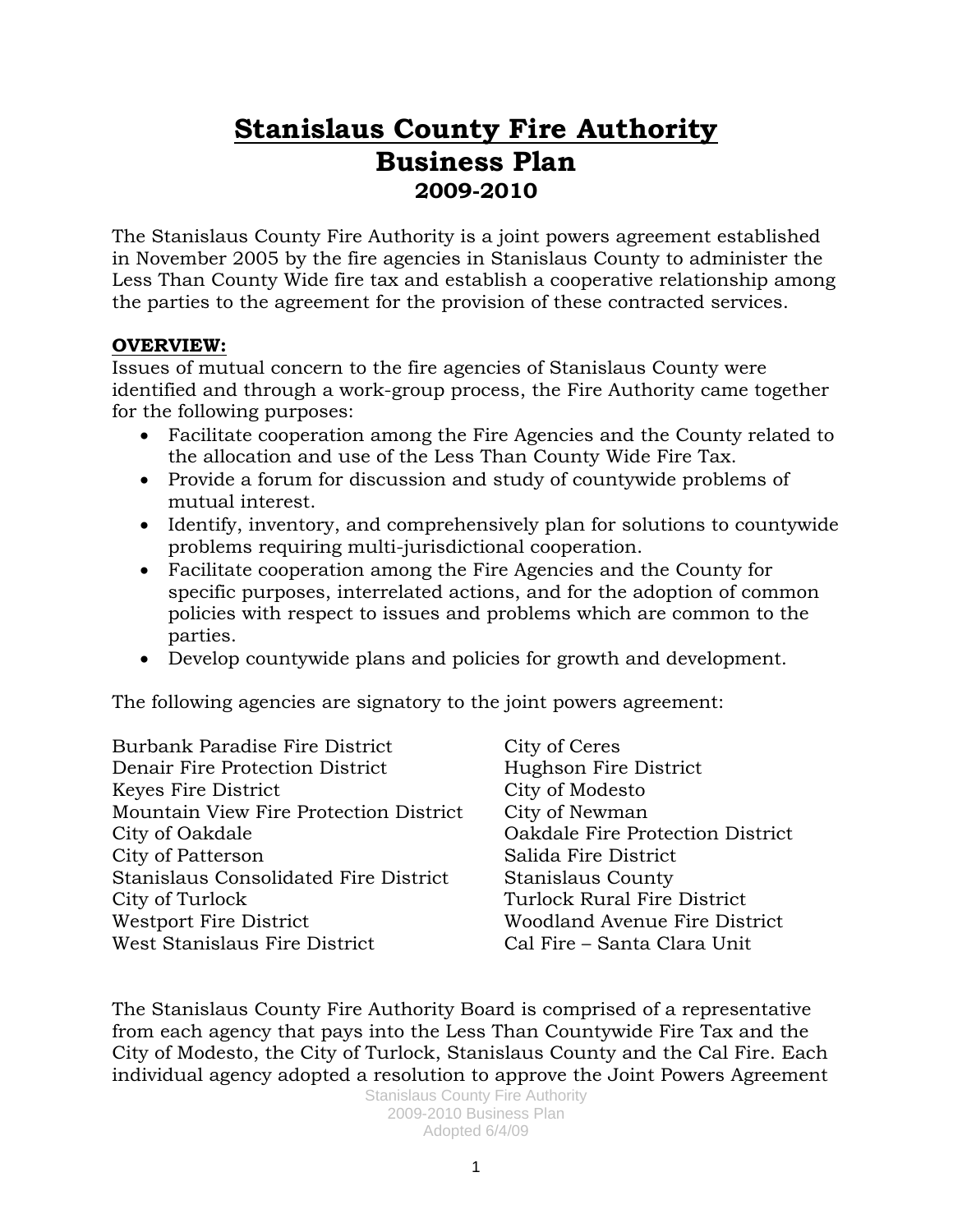in order to participate. Each representative is entitled to one vote. As outlined in the Joint Powers Agreement, the Stanislaus County Fire Warden's Office is the administering agency; however the membership may substitute any other agency to serve in this capacity. The Fire Authority may designate any representative of a member agency to serve as Chairman, Vice-Chairman and Secretary.

The membership of the Stanislaus County Fire Authority adopted formalized Board Policies and Rules of Procedure. These documents provide a framework for the Fire Authority to conduct business.

A quorum of at least one half of the member agencies is required for the Fire Authority to take action. A two-thirds majority of those members present are required to approve all fiscal matters, including the use of the Less Than County-Wide Fire Tax, but not including expenditures of less than \$500.

The Fire Authority identified service priorities, performance expectations and funding allocations for those services identified as critical to the fire agencies in Stanislaus County; then, based on available funding, the group targeted achievable service levels. During the process, there were services that were identified as desirable, but funding constraints forced those services lower on the list of priorities.

It is the intent and purpose of the Fire Authority to achieve the most efficient and effective use of the Less Than County Wide Tax revenues, and to seek partnerships to advance our ability to provide fire and emergency services in Stanislaus County.

As of the date of this report, the service contracts are beginning their fourth of five years. As the organization looks forward to new challenges and opportunities facing the fire service, service levels and priorities will be evaluated.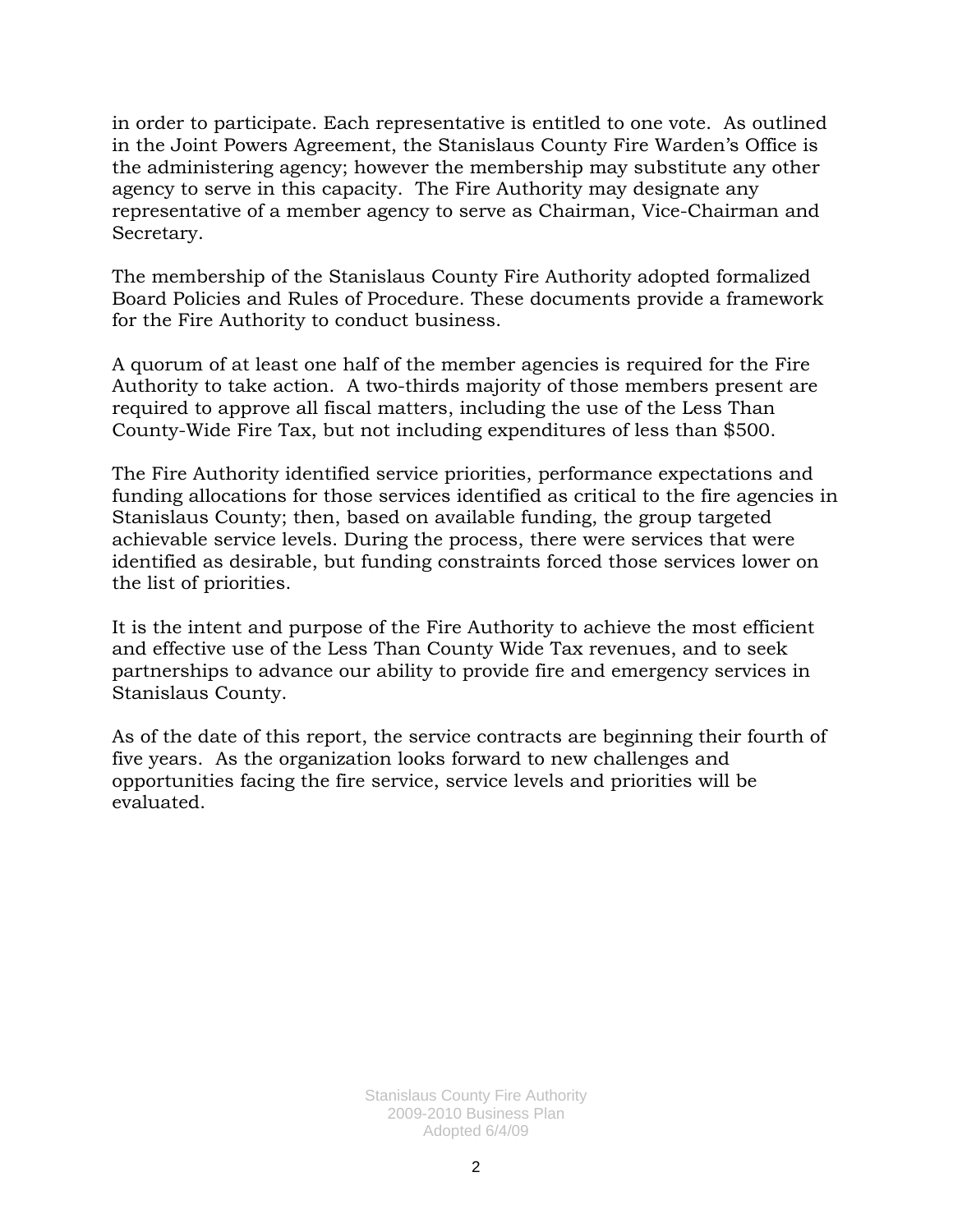#### **CONTRACTED SERVICES:**

The following services are currently contracted through Stanislaus County under the recommendation of the Fire Authority:

| Service:                                   | Provided By:                                     | <b>Contract Period:</b>               |  |
|--------------------------------------------|--------------------------------------------------|---------------------------------------|--|
| Fire Prevention                            | Stanislaus County<br>Fire Warden's Office        | July 1, 2006<br>June 30, 2011         |  |
| Fire Investigation                         | City of Modesto<br>Fire Department               | July 1, 2006<br>June 30, 2011         |  |
| Fire Communications<br>Coordination        | Salida Fire<br><b>Protection District</b>        | December 1, 2006<br>November 30, 2011 |  |
| Fire Training Coordination                 | Salida Fire<br><b>Protection District</b>        | February 1, 2007<br>January 31, 2012  |  |
| Administration and<br>Financial Management | <b>Stanislaus County</b><br>Fire Warden's Office | November $1, 2005$<br>Open            |  |
| Special Operations<br>Coordination         | Stanislaus County<br>Fire Warden's Office        | May 1, 2007<br>April 30, 2012         |  |

Each service has identified expectations that were adopted by the Fire Authority. Contracts were recommended through a formal process adopted by the Fire Authority Board. The County Board of Supervisors entered into a formal five year contract with each providing agency.

Within several categories there is a desire to expand the service by allocating additional funding in future years, however, with current economic conditions, objectives have been modified to include maintaining service levels with reductions in revenues.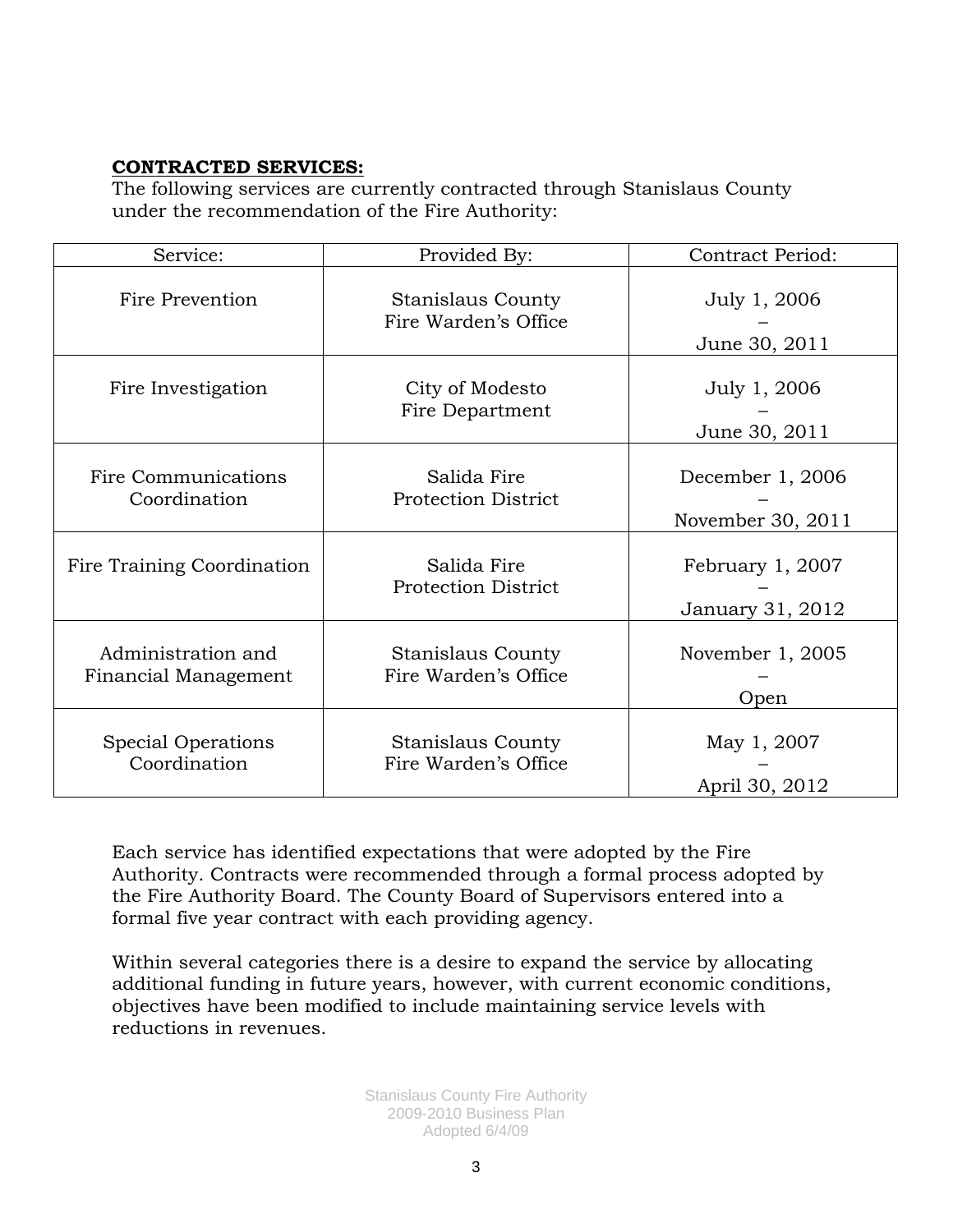### **FIRE AUTHORITY GOALS:**

The following goals were adopted by the Fire Authority membership and reaffirmed in 2008:

- Ensure an open environment that provides respectful and professional responsiveness to our community and agency partners.
- Adopt integrated, collaborative, and multi-disciplinary planning to ensure that our community and agency partners are served in an equitable, efficient and effective manner.
- Provide the highest quality of fire, life safety and all risk services through collaborative community and agency partnerships in the areas of fire prevention, fire investigation, training, finance/administration, fire communications and special operations.
- Improve the stability and sustainability of revenue sources to support and enhance the fire, life safety and all risk services on a countywide basis.

## **STRATEGIC PLAN:**

The strategy of the Stanislaus County Fire Authority is to represent the interests of all member agencies by focusing on organizational goals of both the Fire Authority and individual agencies. The following strategies were reaffirmed by the membership in 2008:

- Expand and foster mutually beneficial relationships with internal and external fire agencies
- Enhance relationships between fire districts, cities, County agencies, and identified stakeholders
- Achieve a unified voice and strengthen the fire service to meet future challenges
- Be the spokesperson/organization for fire and emergency services countywide
- Support, develop, and sponsor a comprehensive countywide fire service study
- Provide strategic direction, leadership, and influence to coordinate professional standards
- Encourage member agencies to develop and adopt defined service levels based upon the standards of cover process
- Initiate and support efforts that assist in funding the fire service
- Improve financial stability of the existing programs and services
- Explore financial opportunities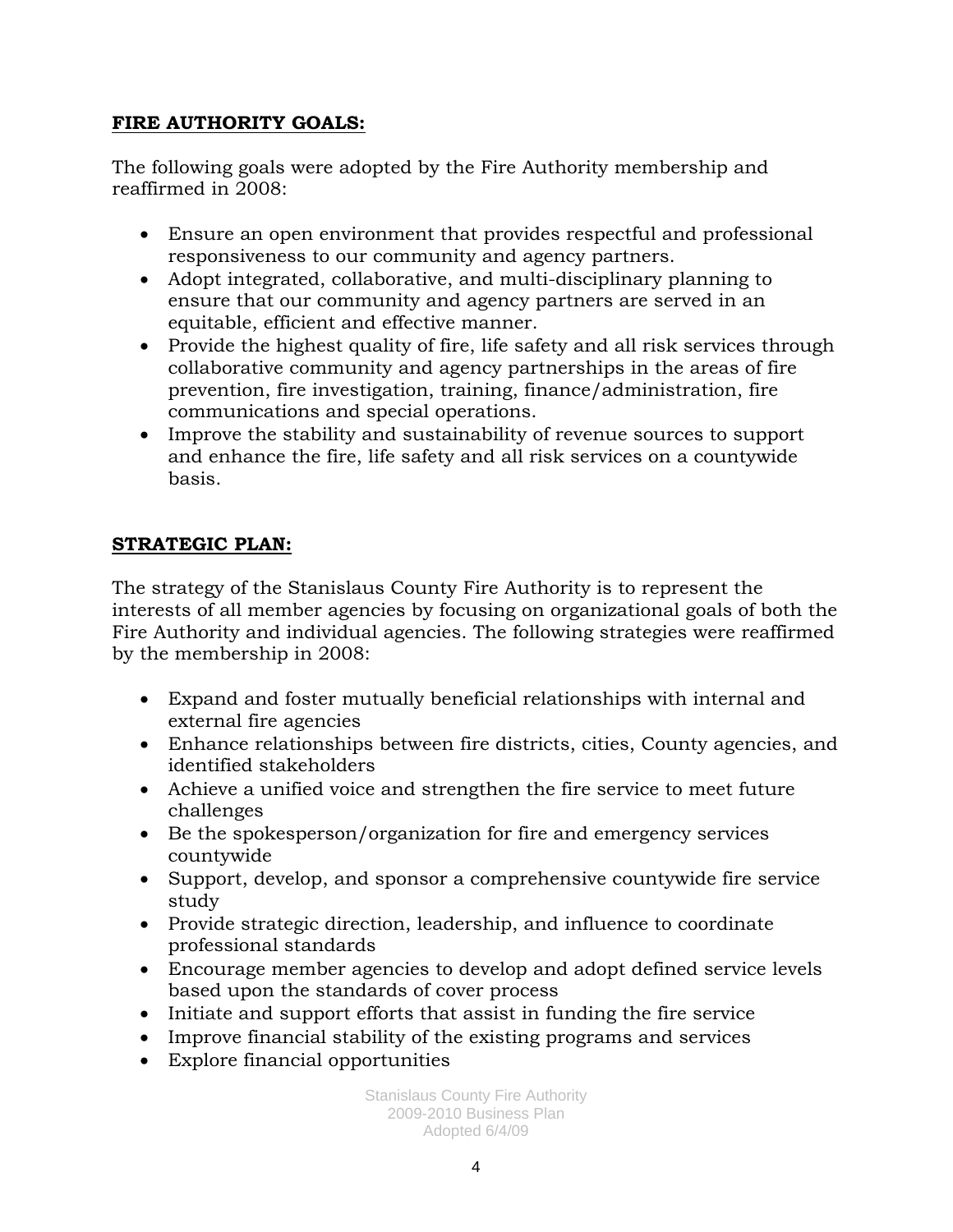• Develop / maintain analysis and reporting systems that allow effective monitoring of financial performance

### **ACTION PLAN:**

The action plans are defined in an effort to meet the adopted strategies stated above. The Fire Authority contracted for six priority services, which are available to all agencies.

The following pages outline the provider's plans, based on the service priorities and expected funding, for the 2009-2010 fiscal year.

Funding the Fire Authority's programs for the fiscal year 2009-2010 is dependant upon the projected Less Than County Wide Fire Tax, projected prevention revenues, and the anticipation of a general fund contribution by Stanislaus County. With current economic conditions and the uncertainty of property tax revenues, it will be necessary for the Fire Authority to evaluate service levels for the future, and re-prioritize the services provided in the next contract cycle.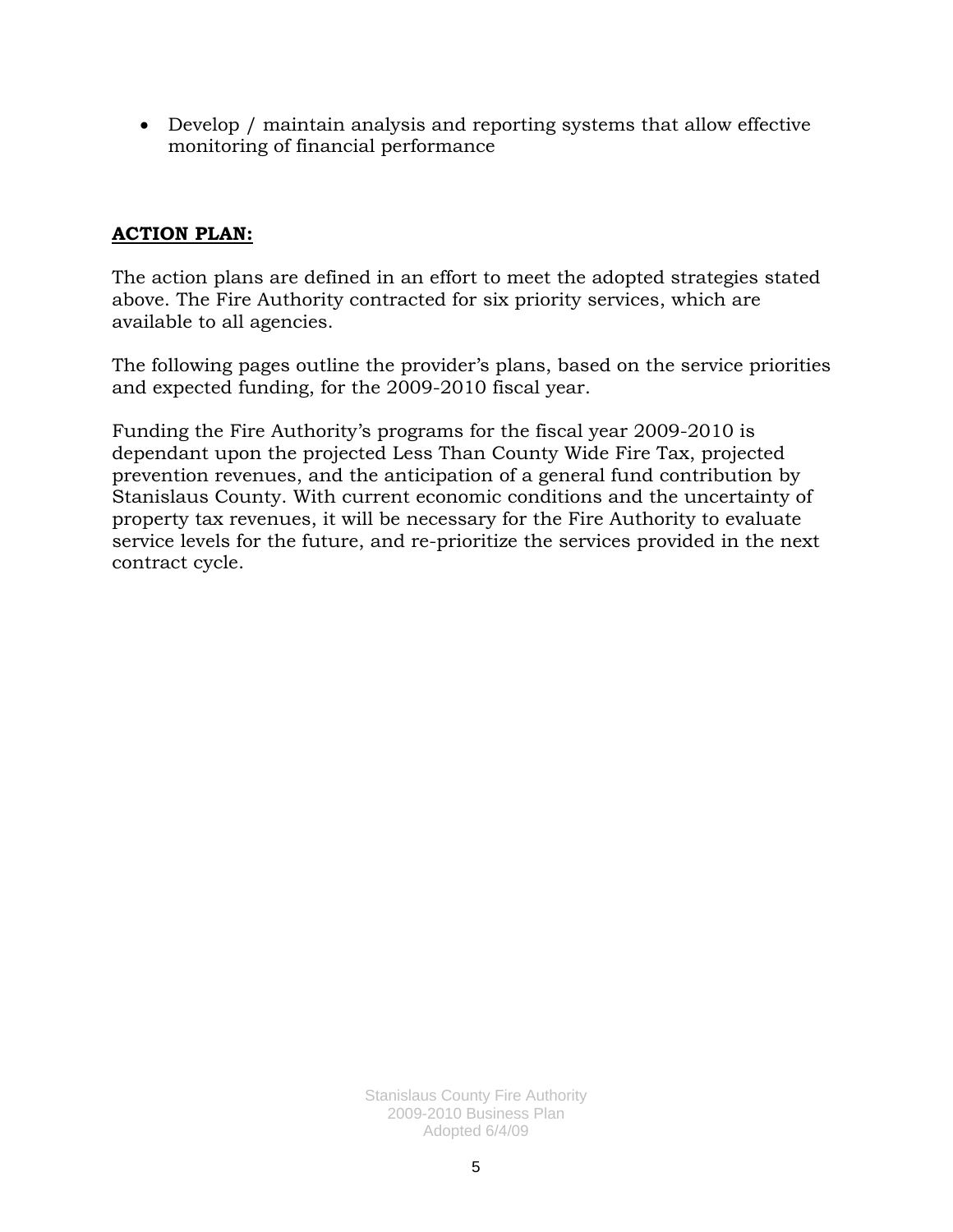## **FINANCE ADMINISTRATIVE SUPPORT SERVICES**

#### **Funding \$137,191**

In the 2009-2010 fiscal year, the Finance/Administrative Support Services plan is to support the Fire Authority and the fire agencies throughout Stanislaus County by providing oversight to the funding that the County provides for the services identified by the Fire Authority, and to respond to the requests and needs communicated by the individual agencies. Support for the Fire and Rescue Operational Area Coordinator is provided through this program which allows assistance to individual agencies as well as the mutual aid system as a whole.

The plan assumes that the funding level will continue at expected levels, with the planned 4% cost of living increase, however, with current economic conditions, those assumptions may change with the County budget. Should there be reduction in revenues, there will be reduction in service levels. The programs priorities are to:

- Administer the budget within the County guidelines and process and report to the Fire Authority
- Oversee contracts and contract payments
- Provide administrative support to the Fire Authority with agendas, board reports, minutes, conflict of interest statements, and information updates on Fire Warden web-site
- Administer MDC program including billing of participating agencies and processing of all related maintenance contracts and invoices
- Assist fire agencies with financial information, human resources, and administrative issues as requested
- Continue to seek opportunities to fund regional equipment
- Support contracted service providers
- Ensure that Fire Authority members are updated through annual report, business plan, and budget documents
- Attend weekly/ monthly Executive Committee meetings
- Communicate with county CEO staff and Board of Supervisors regarding the goals, priorities, needs and expectations of the Fire Authority
- Provide support to the Fire and Rescue Operational Area Coordinator
- Hold quarterly meetings for fire district Finance/ Administrative Managers to address mutual concerns and issues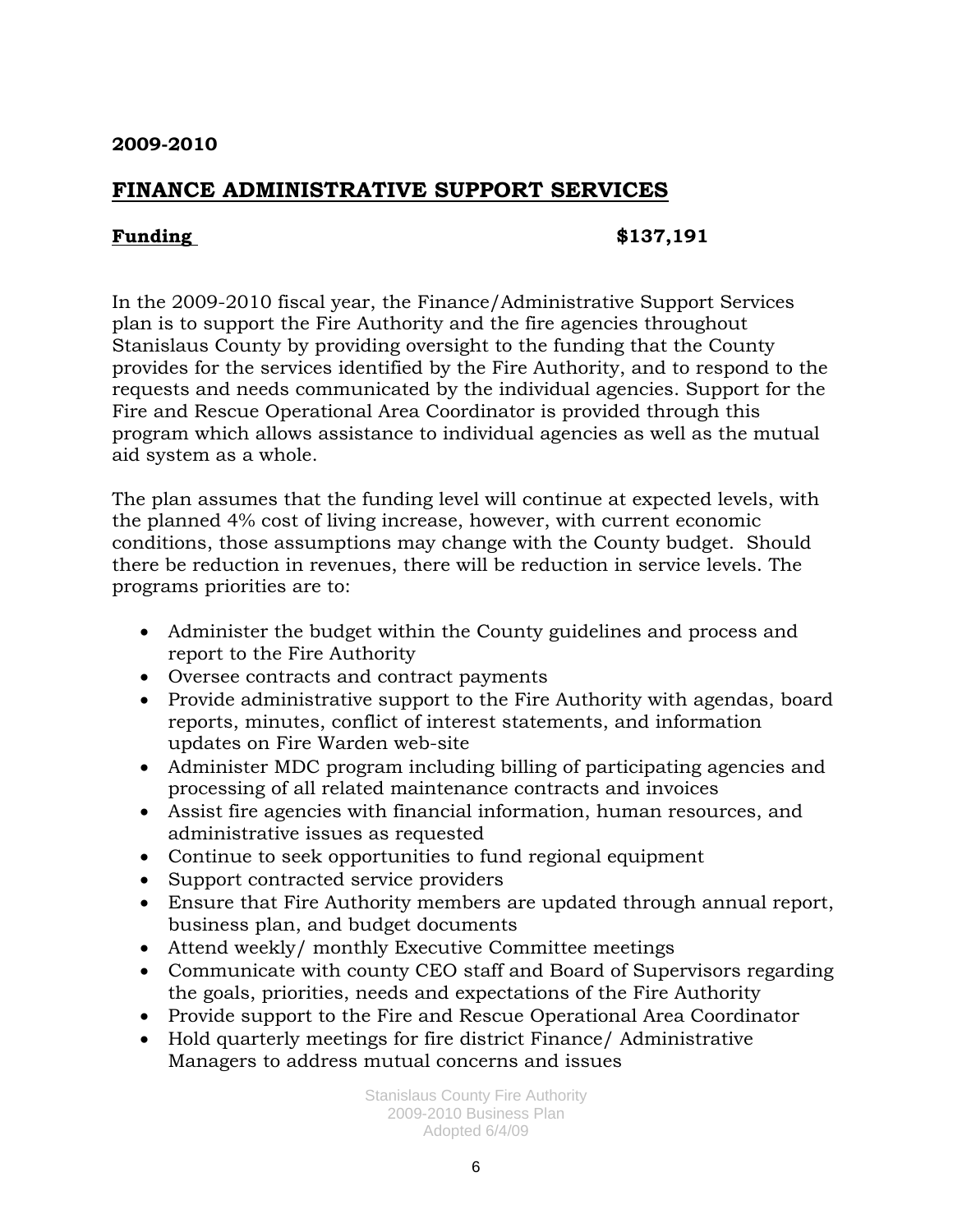• Administer special projects to support the fire service in Stanislaus County

### **2009-2010**

## **FIRE COMMUNICATIONS**

#### **Funding \$146,769**

The Fire Communications Coordinator will continue to assist the fire agencies throughout Stanislaus County in 2009-2010 by supporting and enhancing the many systems that provide critical communications capabilities. The action plan assumes that the funding level will continue at expected levels, with the expected 4% cost of living increase. The coordinator will continue to focus on programs that were identified as priorities through the performance expectations, as well as those issues that have become apparent through the past two and a half years of experience. The original plan document identified additional staff to achieve the goals and objectives of this program. During the time this program has been functioning, it has become very apparent that there are demands well beyond what one person can provide. During the 2009-2010 year, the following services will be provided:

- Represent fire service in CAD development
- Represent county fire agencies on SR911 Operational Technical Advisory Committee (OTAC)
- Represent the fire service in Geographic Information Systems (GIS) map development for Stanislaus County.
- Represent Stanislaus County fire agencies in statewide communications groups (CALSIEC and Statewide COML)
- Lead the Communications Advisory Committee as well as the MDC Workgroup (Combined with CAC in '07)
- Continue to work towards establishing radio interoperability within Stanislaus County
- Work towards implementing frequency narrow-banding of all fire frequencies within Stanislaus County
- Continue to implement the existing 2008 AFG Regional Communications Grant
- Provide recommendations for standardized radio equipment
- Recommend IT systems countywide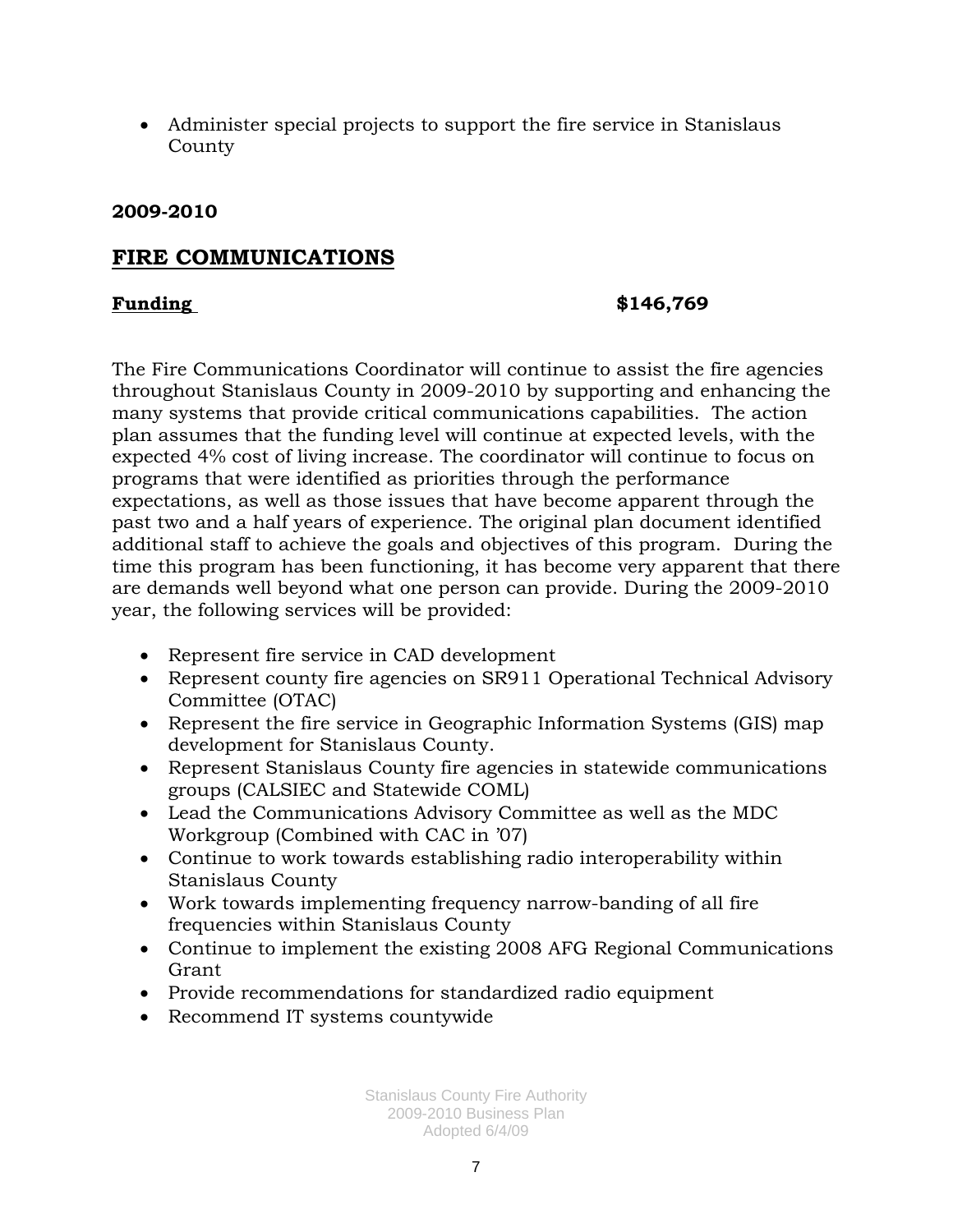## **FIRE INVESTIGATION SERVICES**

#### **Funding \$528,175**

The 2009-2010 Fire Investigation action plan assumes that the funding level from Less Than Countywide Tax will continue at expected levels with the addition of a 4% cost of living increase. This funding will allow the Modesto Fire Department to continue providing the same level of service while meeting the following objectives:

- Determine origin and cause of fires in compliance with NFPA 921 guidelines.
- Provide documentation and assistance to law enforcement agencies for follow up of criminal fire investigations.
- Provide documentation and assistance to District Attorney's office regarding criminal fire investigations.
- Provide documentation and assistance to private fire investigators and insurance industry representatives regarding civil fire investigations.
- Establish an effective training program for chief and company officers to conduct preliminary fire investigations and initial origin and cause determinations following NFPA 921 guidelines.
- Establish effective lines of communications with other agencies to promote information sharing.
- Provide training for fire investigation staff to increase their skills and proficiency in the field of fire investigation.
- Continue to provide a monthly report to the Fire Authority that outlines the number of fires investigated, case status, dollar loss, and number of arrests by jurisdiction.
- Actively participate in the Stanislaus County Arson Task Force.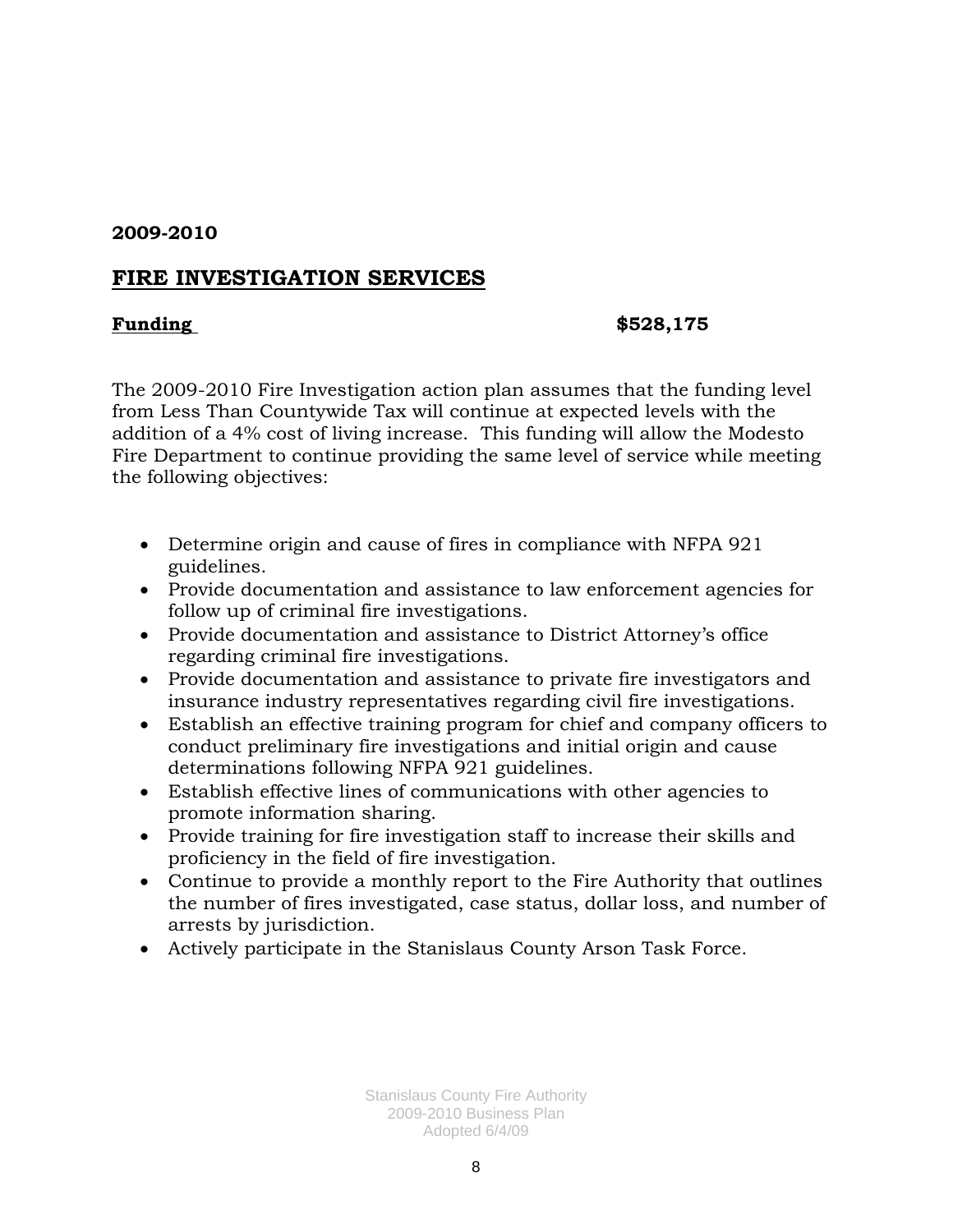## **FIRE PREVENTION SERVICES**

#### **Funding \$590,554**

The 2009-2010 Fire Prevention action plan assumes that the funding level for the program will continue at expected levels, with the planned 4% cost of living increase. This funding, will allow the following objectives to be addressed:

- Continue cooperation and communications between the Fire Marshal and Fire Districts regarding impacts of new development projects
- Develop a Service Level Agreement
- Assist districts with fire prevention needs assessment to determine appropriate service level option from Service Level Agreement.
- Maintain state mandated inspection program
- Increased target hazard and business inspection programs
- Continuously evaluate local fire and life safety codes and ordinances as they apply to current and proposed projects
- Active involvement in the code hearing process to ensure that Stanislaus County fire agencies may have input in the next code adoption cycle
- Continue with cooperative vegetation/ force clean program with the districts
- Continue implementation of a fire records management system for enhanced reporting processes and fee tracking
- Continue training program to increase knowledge and proficiency of Fire Prevention Specialists
- Continue to advocate a new business license process for the unincorporated area of the County that includes a fire prevention component
- Enhance partnerships with business community, groups and county departments
- Analyze fire prevention fees for cost recovery data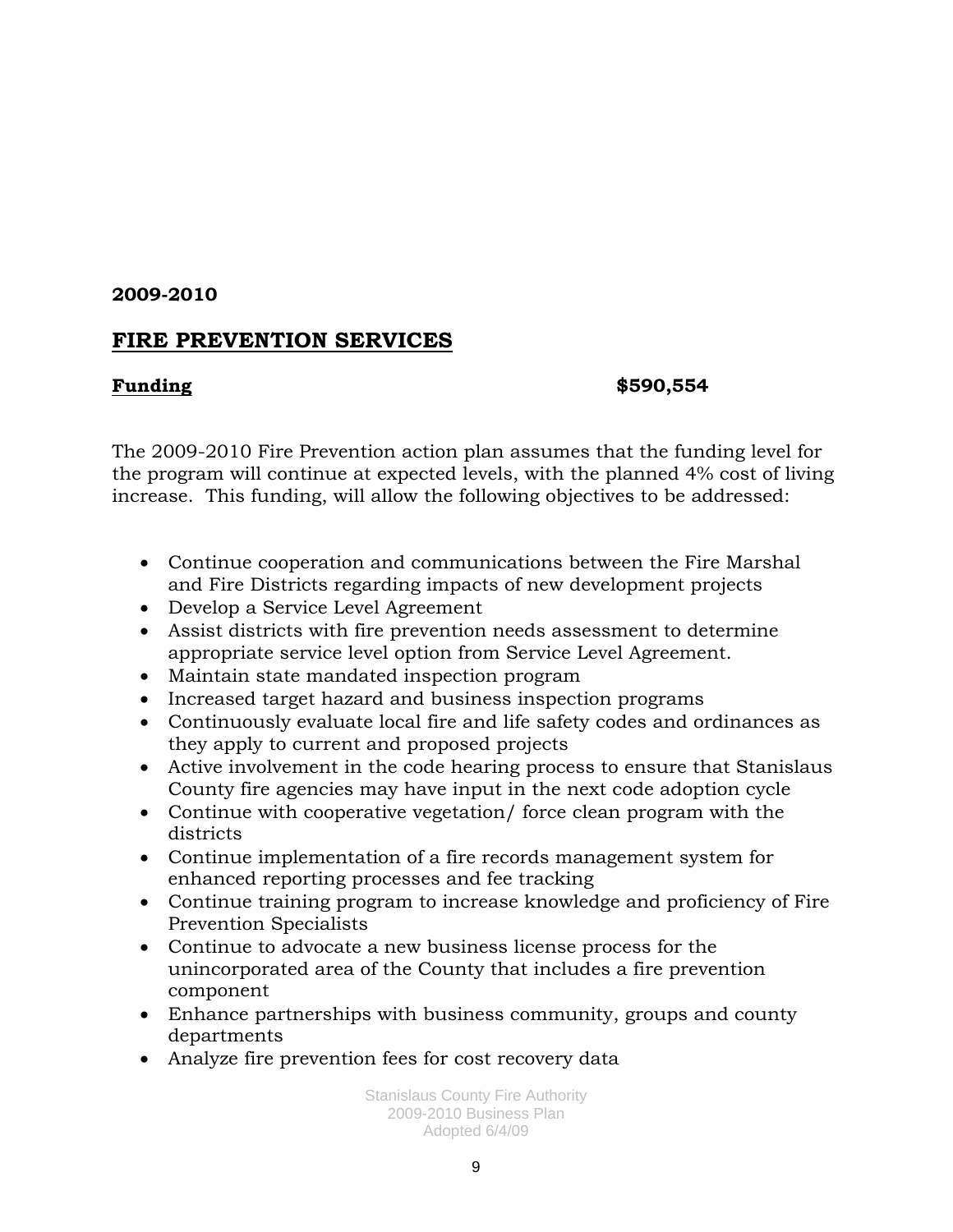• Develop a countywide static rural water supply recommendation except for SRA

### **2009-2010**

## **SPECIAL OPERATIONS**

## **Funding \$159,509**

The 2009-2010 Special Operations action plan is to continue to develop information gathered with respect to local resources and standards and provide a resource to the fire agencies in Stanislaus County in the area of specialized services. The plan assumes the funding will continue at level projected in original business plan.

- Continue to identify the Special Operations components and operate as a liaison to the various special operations committees, teams and programs
- Identify Standards and training requirements for all special operations fields using NFPA and FIRESCOPE as resources
- Develop special operations guidelines and procedures for confined space rescue and hazardous materials for the Fire Authority to approve and the fire agencies to adopt
- Develop and coordinate train the trainer courses for all awareness levels.
- Act as a technical resource to all fire agencies and assist in the delivery of special operations on a regional platform
- Manage the development, implementation and maintenance of operational agreements for all special operations programs
- Act as a technical expert under a unified command and function as part of the incident management team either at scene or in the Emergency Operations Center
- Seek funding opportunities supporting equipment, training and operational needs
- Develop MOUs for placement and use of County owned equipment to support the fire service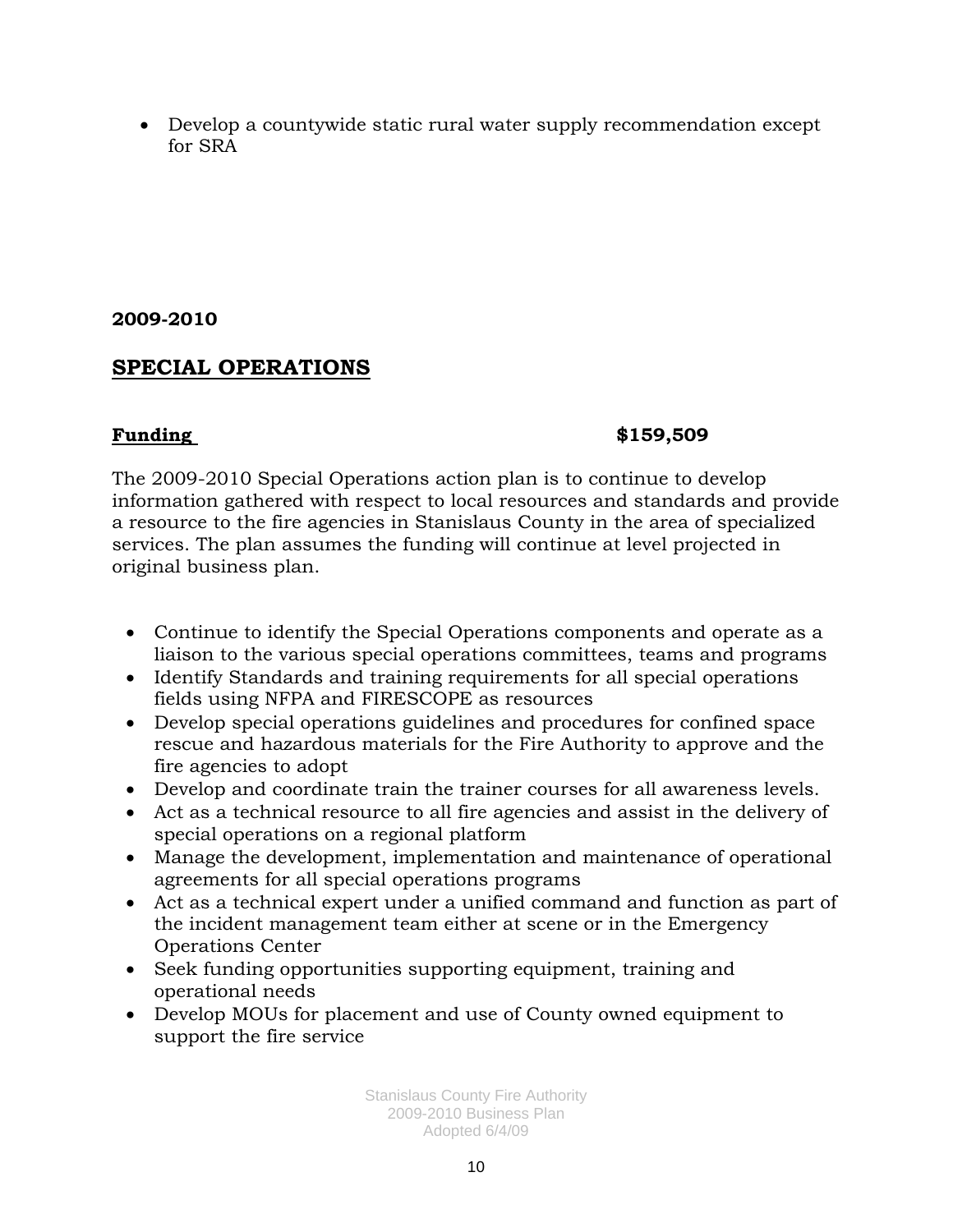## **FIRE TRAINING**

### **Funding \$175,193**

The Fire Training Coordinator will continue to assist the fire agencies throughout Stanislaus County in the 2009-2010 fiscal year by supporting, coordinating and enhancing the training opportunities offered to local agencies. The action plan assumes that the funding level will continue at expected levels, with the expected 4% cost of living increase. The coordinator will continue to focus on programs that were identified as priorities through the performance expectations, as well as those issues that have brought to the Fire Training Advisory Committee. The following services will be provided:

- Assist local training officers in maintaining federal, state and local mandates
- Further develop countywide training program in response to identified needs
- Offer enhanced regional training events
- Further develop and maintain training standardization throughout the county
- Continue to work proactively to meet the training needs of all agencies
- Strengthen partnerships both locally and with statewide organizations to broaden training curriculum
- Create partnerships with state training officer groups and increase networking opportunities
- Develop and maintain a cadre of local and regional instructors
- Enhance training opportunities to meet CICCS requirements in accordance with NWCG and State CICCS
- Represent fire agencies as liaison to the RFTC and the MJC Fire Science Program
- Develop coursework to assist in establishing a countywide incident command team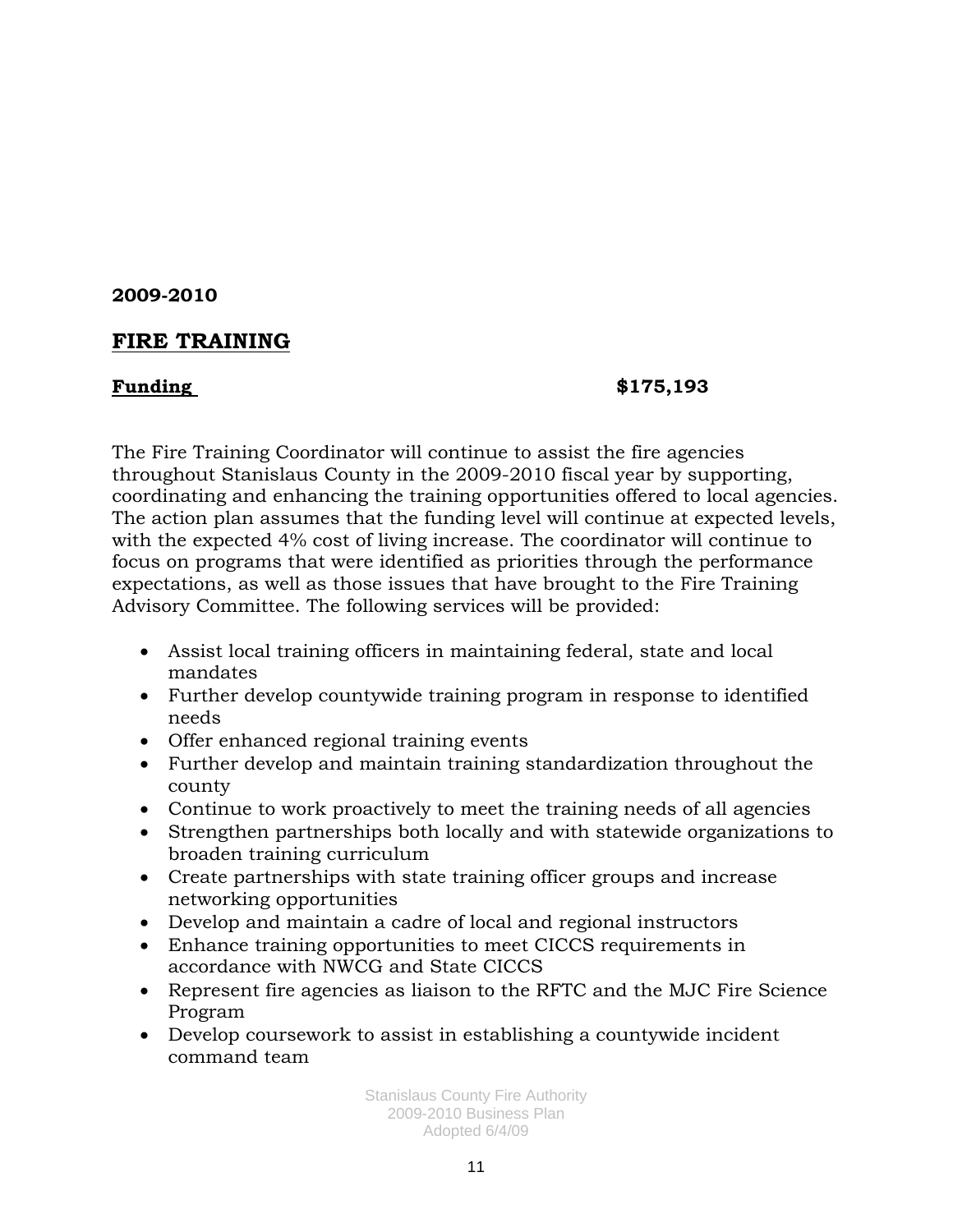#### Stanislaus County Fire Authority Budget Worksheet Narrative June 2009

The following budget projection worksheet projects revenues, expenses, and use of fund balance through 2011-2012, the end of the contract periods.

At the inception of the contracts, County Fire Service Fund, through property taxes, had experienced significant growth on an annual basis for several years. The revenues to fund the contracts for services were based on conservative projections and a small use of fund balance over the life of the contracts. However, the unprecedented decline in property values has necessitated a downward revision in the projections. At this time, the County General Fund Contribution for 2009-2010 has remained at the 2008-2009 level of \$291,000. We have projected this same number out for the next 3 years, however, this is subject to change.

The contract costs, including the 4% inflator, and the County costs applied to this fund are shown in the expense section. The net affect to the fund balance is outlined at the bottom of the page.

Over the next year, the Fire Authority will need to evaluate the services currently being provided, and revisit the priorities identified by the membership for recommendations for adjustments.